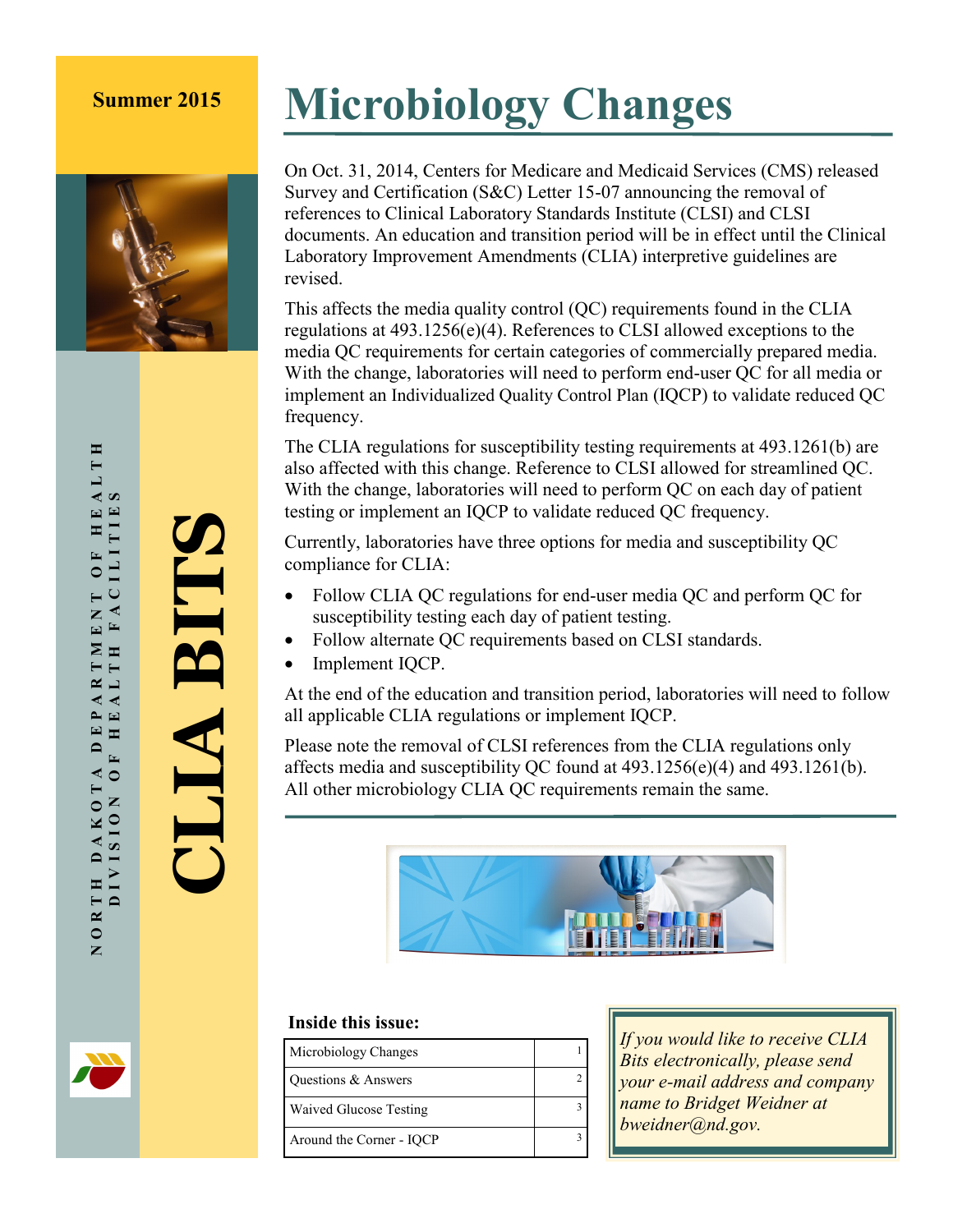## **Questions and Answers (Q&A)**

The Centers for Medicare and Medicaid Services (CMS) provides specialized CLIA training courses for state surveyors. During these training courses, surveyors from across the country ask CMS staff questions regarding the survey process. Although the questions and answers do not represent official CMS policy, they contain valuable information regarding the survey process. The  $\overline{Q} \& A$  is a regular feature of the CLIA Bits newsletter. We hope you find this information interesting and useful. Readers are welcome to submit questions to [bweidner@nd.gov](mailto:bweidner@nd.gov) or [sheilman@nd.gov.](mailto:sheilman@nd.gov)

- **Q: My laboratory performs waived testing. Do we need to follow the manufacturer's recommendations?**
- A: CMS requires laboratories performing waived testing to follow manufacturer's instructions. If the manufacturer uses terms such as "always," "must," "require," "shall," "test," "perform," or "do," the instructions are regulatory and the laboratory must comply. CMS was considering a change for waived testing requiring laboratories to also comply with manufacturer's recommendations (terms such as "recommend," "suggest," "may," or "should"). Upon further review, it was determined there was no legal basis for this. Laboratories performing waived testing are encouraged to follow the manufacturer's recommendations as "good laboratory practice," but it is not mandatory.
- **Q: I understand that CMS regulations now allow the laboratory to provide patients access to their laboratory reports. If a patient requests their reports from the laboratory, may the lab direct the patient to the medical records department?**



- A: The laboratory must have a system in place to handle requests from patients for their lab reports. The lab may direct the patient to medical records if the lab has established this as their policy for patient access to laboratory reports.
- **Q: My facility uses a waived blood glucose meter with manufacturer's instructions including a limitation on use for "critically ill" patients. If we would like to use the glucose meter for these patients, what are our options?**
- A: This would be considered "off-label" use and the testing automatically defaults to high complexity. The facility must obtain the proper CLIA certificate (certificate of compliance or accreditation). All nonwaived requirements must be followed, including quality control, proficiency testing, quality assessment, etc. In addition, the facility must establish performance specifications for the instrument and the high complexity laboratory personnel requirements must be met.
- **Q: Do laboratories need to develop an Individualized Quality Control Plan** (**IQCP) to continue performing Quality Control (QC) with each new lot/shipment of catalase reagent or weekly for Gram stains?**
- A: No, the CLIA regulations for those areas have not changed.
	- $\bullet$  493.1256(e) check each batch, lot number and shipment of reagents, disks, stains, antisera (except those referenced in 493.1261(a)(3)), and identification systems when opened for positive and negative reactivity.
	- $\bullet$  493.1261(a)(2) check for positive and negative reactivity using control organisms each week of use for Gram stains.

Laboratories who follow the regulations (CLIA default QC requirements), do not need to develop an IQCP. Laboratories who wish to decrease the frequency stated in the regulations, need to develop an IQCP.